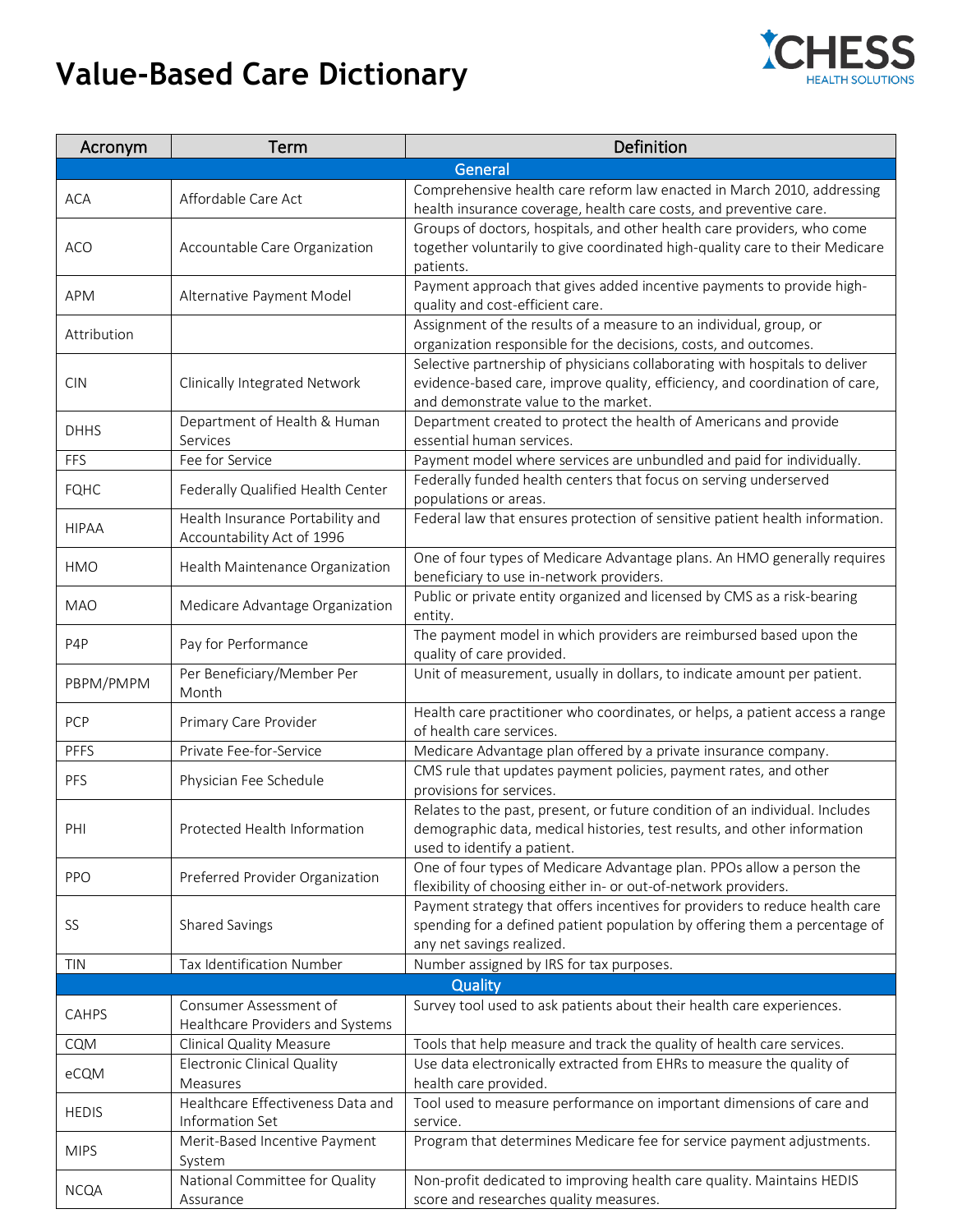## **Value-Based Care Dictionary**



| Acronym            | Term                                                       | Definition                                                                                                                     |
|--------------------|------------------------------------------------------------|--------------------------------------------------------------------------------------------------------------------------------|
| PMPM/PMPY          | Per Member Per Month/Year                                  | Refers to the dollar amount paid each month for each individual enrolled in                                                    |
|                    |                                                            | a managed care plan, often referred to as capitation.                                                                          |
| PY                 | Performance Year                                           | 12-month period beginning during the agreement period, unless otherwise<br>specified or noted in the contract.                 |
|                    |                                                            | Percentage of admitted patients who return to the hospital within 7 days of                                                    |
| RAR                | Readmission Rate                                           | discharge.                                                                                                                     |
|                    |                                                            | Clinical quality measures reported by an ACO to Medicare based on the                                                          |
| <b>WIQM</b>        | Web Interface Quality Measure                              | patient population.                                                                                                            |
|                    |                                                            | Clinical                                                                                                                       |
| ASC                | Ambulatory Surgical Center                                 | Health care facility providing same-day surgical care.                                                                         |
| ACSC               | Ambulatory Care Sensitive                                  | Conditions for which hospital admission could be prevented by timely and                                                       |
|                    | Conditions                                                 | effective outpatient care.                                                                                                     |
| <b>APC</b>         | Advanced Practice Clinician                                | Includes advanced practice registered nurses and physician assistants.                                                         |
|                    | Advanced Practice Provider                                 | Provider who is not a physician but performs medical activities typically                                                      |
| APP                |                                                            | performed by a physician. Most commonly a nurse practitioner or physician                                                      |
| AWV                | Annual Wellness Visit                                      | assistant.                                                                                                                     |
|                    |                                                            | Medicare covers the AWV, a preventive wellness visit.<br>Non-face-to-face services provided to Medicare beneficiaries who have |
| <b>CCM</b>         | Chronic Care Management                                    | multiple (two or more) significant chronic conditions.                                                                         |
| <b>DTP</b>         | Drug Therapy Problems                                      | Clinical problems related to the use of medications.                                                                           |
| EHR                | Electronic Health Record                                   | Electronic database that stores confidential patient information.                                                              |
| <b>EMR</b>         | <b>Electronic Medical Record</b>                           | Digital version of a patient's chart.                                                                                          |
|                    |                                                            | In-patient rehabilitation and medical treatment center staffed with trained                                                    |
| <b>SNF</b>         | <b>Skilled Nursing Facility</b>                            | medical professions.                                                                                                           |
| <b>TCM</b>         | <b>Transitional Care Management</b>                        | Services that address the hand-off period between inpatient and                                                                |
|                    |                                                            | community settings.                                                                                                            |
| <b>TOC</b>         | Transitions of Care                                        | Process of transferring a patient's care from one setting or level of care to                                                  |
|                    |                                                            | another.                                                                                                                       |
|                    | Social Determinants of Health                              | Conditions in the places where people are born, live, learn, and work that                                                     |
| SDOH               |                                                            | affect a wide range of health, functioning, and quality-of-life outcomes and<br>risks.                                         |
| <b>HPI</b>         | History of Present Illness                                 | Description of development of patient's present illness.                                                                       |
|                    |                                                            | Services to meet needs of people with chronic illness or disability who                                                        |
| <b>LTC</b>         | Long Term Care                                             | cannot care for themselves for long periods.                                                                                   |
|                    |                                                            | Coding                                                                                                                         |
|                    | <b>Clinical Documentation</b>                              | Process of improving health care records to ensure improved patient                                                            |
| <b>CDI</b>         | Improvement                                                | outcomes, data quality, and accurate reimbursement.                                                                            |
| <b>HCC</b>         | Hierarchical Condition Category                            | Medical codes linked to specific clinical diagnoses.                                                                           |
| $ICD-11$           | International Classification of                            | Medical classification list by the World Health Organization.                                                                  |
|                    | <b>Diseases</b>                                            |                                                                                                                                |
| <b>RADV Audits</b> | Risk Adjustment Data Validation                            | Process of verifying diagnosis codes submitted for payment with the                                                            |
|                    | Audits                                                     | support of medical record documentation.<br>Medical risk adjustment model used by CMS to represent a patient's health          |
| RAF                | Risk Adjustment Factor                                     | status.                                                                                                                        |
|                    |                                                            | <b>CMS</b>                                                                                                                     |
|                    | Centers for Medicare and                                   | Federal agency responsible for administering Medicare and overseeing                                                           |
| <b>CMS</b>         | <b>Medicaid Services</b>                                   | state administration of Medicaid.                                                                                              |
| <b>CMMI</b>        | Center for Medicare & Medicaid<br>Innovation               | The innovation center was created for the purpose of testing "innovative                                                       |
|                    |                                                            | payment and service delivery models to reduce program                                                                          |
|                    |                                                            | expenditures while preserving or enhancing the quality of care."                                                               |
| <b>GPDC</b>        | Global and Professional Direct<br><b>Contracting Model</b> | Set of two voluntary risk-sharing options aimed at reducing expenditures                                                       |
|                    |                                                            | and preserving quality of care for beneficiaries in Medicare FFS.                                                              |
|                    |                                                            |                                                                                                                                |